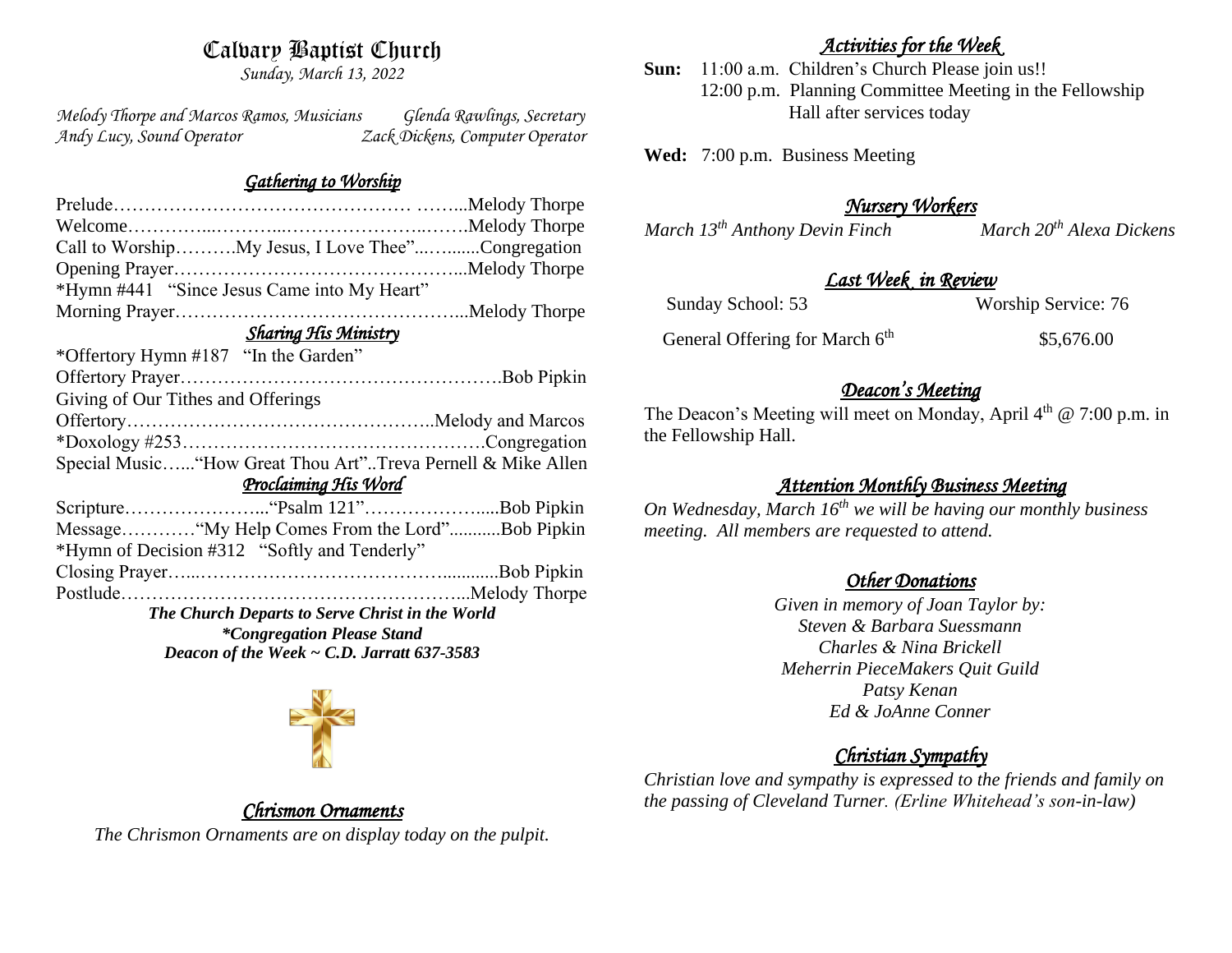#### *Other Donations*

*Given in memory of Jerry Rice by: (Jim Rice's brother) J.E. & Joyce Prince*

#### *Shoebox Ministry*

*Given in memory of Jerry Rice by: (Jim Rice's brother) Ronnie & Penny Grizzard*

*Given in memory of Joan Taylor by: Ronnie & Penny Grizzard*

# *Rehab for Jeannette McArdle*

**Vineyard Bluffton Assisted Living and Memory Care 25 Cassidy Drive Bluffton, S.C. 29910**

# *Planning Committee Meeting*

The Planning Committee will meet **today** on Sunday, March 13<sup>th</sup> @ 12:00 p.m. in the Church Fellowship Hall. The following people are on this committee: Mike Allen, Pat Callahan, Ray Traylor, Dale Jones, C.D. Jarratt, Diana Blick and Randy Gillam.

## *Annie Armstrong*

Our goal for the Annie Armstrong Easter Offering is \$500.00. We have collected \$145.00 to date.



*Church Email: [calvarybc1@verizon.net](mailto:cbcemporiaoffice@gmail.com)*

*Church Website[:www.calvarybaptistemporia.org](http://www.calvarybaptistemporia.org/)*

*Bob Pipkin Email: [jrpipkin3@gmail.com](mailto:jrpipkin3@gmail.com) and Cell: 757-418-1243 Dr. Bob Pipkin*